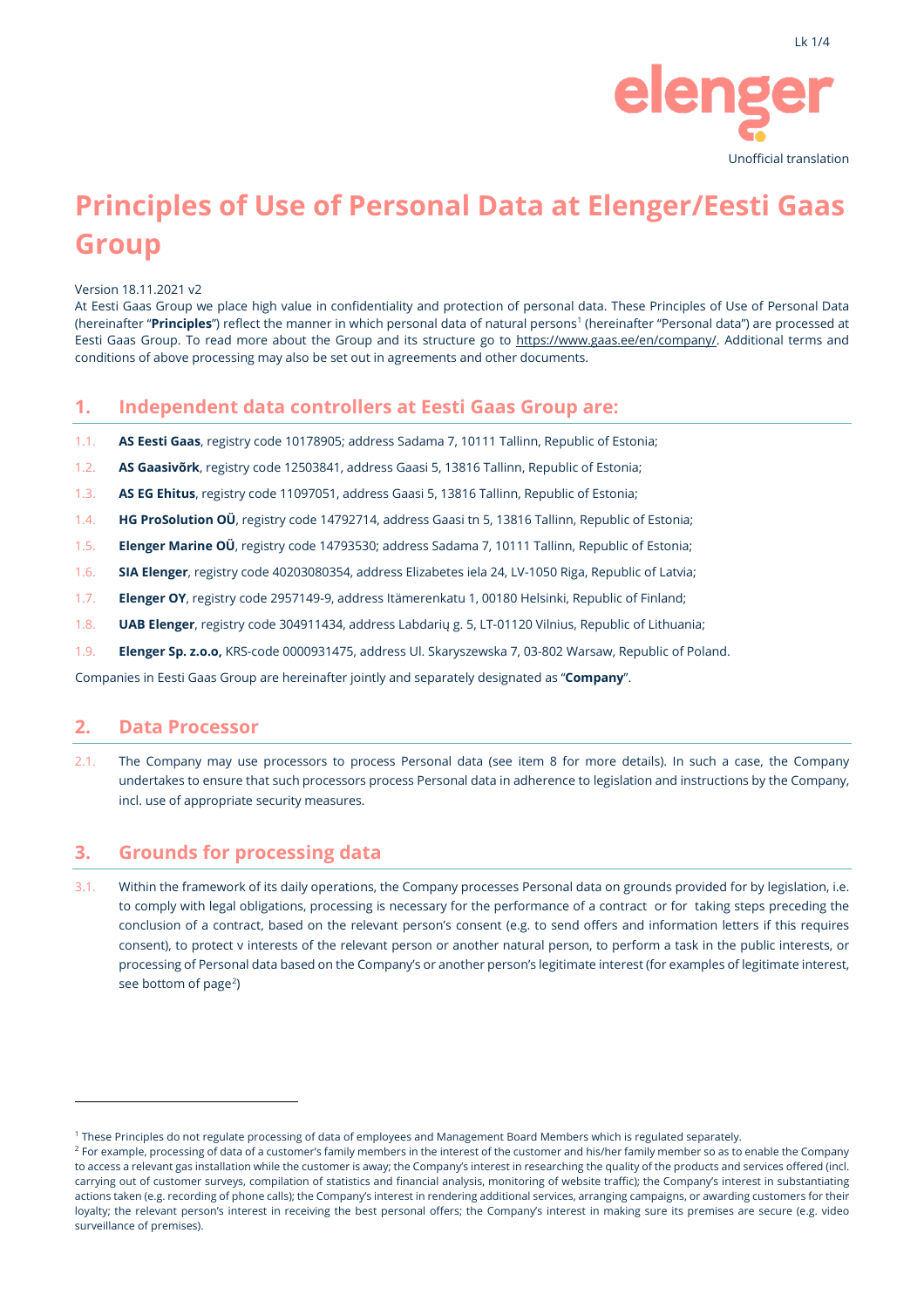# **4. On grounds set out in item 3, the Company mainly processes the following categories of Personal data:**

- 4.1. name and personal identification code and/or date of birth, identity document data;
- 4.2. contact details (telephone number, e-mail address, postal address, preferred language of communication);
- 4.3. data concerning the person's relationship with the person they represent (connection, right of representation, contact details);
- 4.4. voice (e.g. voiced agreements) or visual images (e.g. video recordings of premises);
- 4.5. data of energy consuming objects and devices (address, area, property rights related to the immovable, description of device, rights of ownership or rights of use of the relevant person etc.);
- 4.6. energy consumption data (quantity, location);
- 4.7. information related to customer relationship (information concerning use of the Company's services; EIC code of relevant person and point of consumption; details of agreements concluded by the relevant person, of facts and circumstances related to performance thereof, and of orders submitted; data related to the e-Service and use of its functionalities and data collected by cookies);
- 4.8. data on the relevant person's payment obligation and performance thereof; data concerning amounts payable by the relevant person and payment thereof; banking details.

# **5. General Principles of Personal data protection**

- 5.1. The Company processes Personal data only for the purpose for which they were collected and to the extent needed to perform said purpose. The Company may use Personal data for other purposes only if this is in accordance with legislation. The Company may merge Personal data collected in relation to different services if such Personal data are collected for the same purpose.
- 5.2. The Company considers data protection to be very important. To ensure this, the Company employs organizational, physical, and information technology related security measures required to guarantee completeness, processability, and confidentiality of Personal data; such security measures include, among others:
	- 5.2.1. use of virus protection and firewall;
	- 5.2.2. determination of rights of access and prevention of unauthorized access;
	- 5.2.3. keeping a log of changes made in the data;
	- 5.2.4. subjecting employees to data protection requirements and informing them of such requirements;
	- 5.2.5. careful selection of data processors and conclusion of agreements with such processors to ensure data protection.

# **6. Expectations applied to the relevant person in ensuring security of Personal data:**

- 6.1. The person must prevent access by other persons to the password related to the person or to other data and means enabling identification of the person (e.g. ID-card or Mobile-ID, access to e-Service, filling station discount card and payment card) in order to prevent another person from taking action on the relevant person's behalf. The relevant person must consider the fact that the Company will be unable to ensure security of Personal data and will not assume liability therefor if Personal data remains unprotected as a result of violation of above obligation.
- 6.2. If the relevant person enables his/her family member, friend, coworker, or another third person to use the above-mentioned data, the relevant person must make sure that such a person has reviewed the Principles and consents thereto. Such persons are deemed to have taken action on behalf of the relevant person.
- 6.3. If the relevant person forwards to the Company data of other persons for the purpose of performance of an agreement between the relevant person and the Company, the relevant person must ensure that such third party is aware of the forwarding of data and accepts the processing of his/her data for the purpose of performing above agreement. Among other things, this also applies to cases where the relevant person designates another person to act as the relevant person's representative in performance of above agreement, e.g. to make payments, to enable access to a relevant site.
- 6.4. If the relevant person becomes aware of a violation of Personal data processing requirements related to the relevant person's own Personal data or Personal data of another person, the relevant person undertakes to immediately inform the Company thereof.

# **7. Gathering of Personal data**

Gathering of Personal data at the Company is foremost undertaken as follows: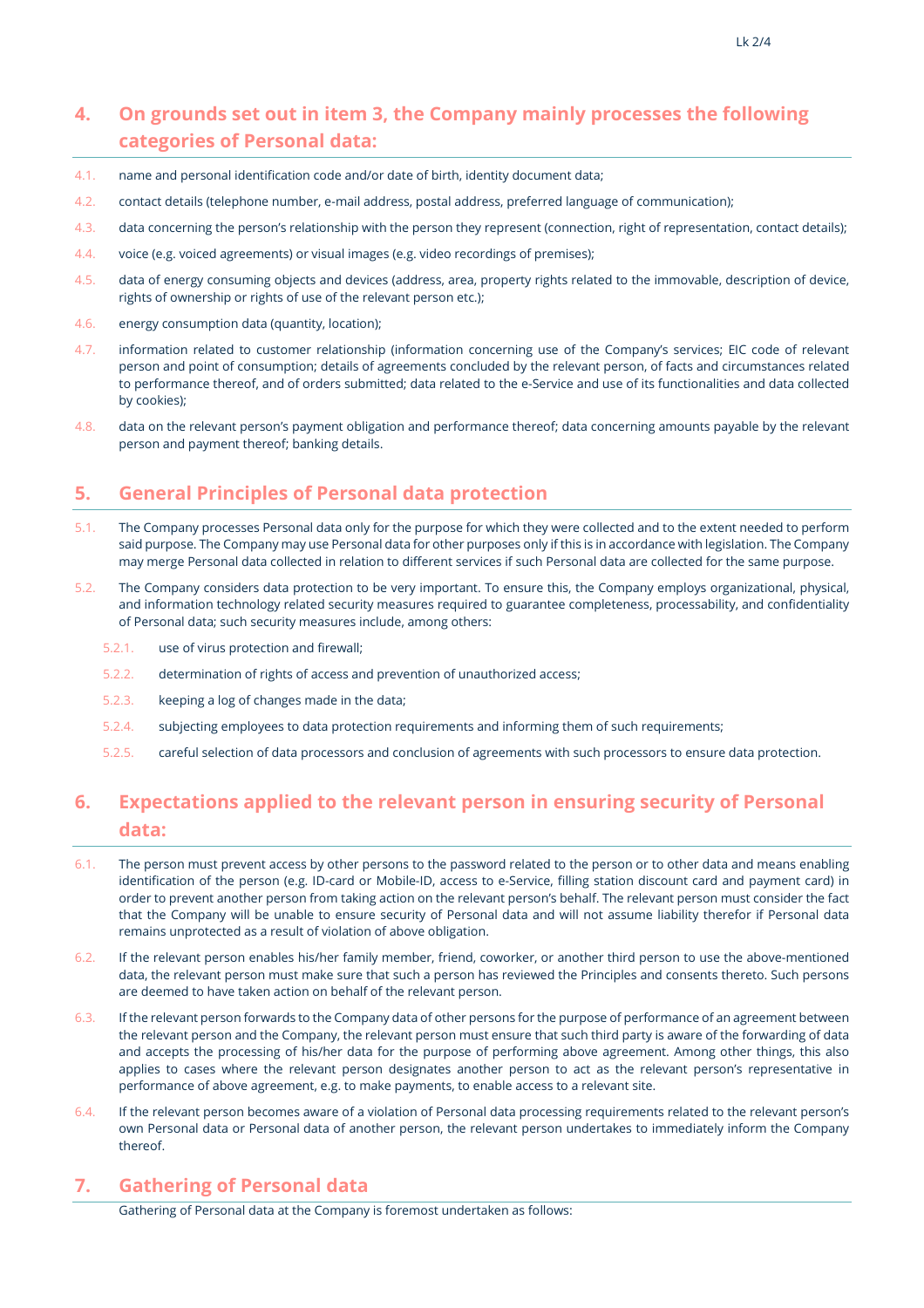- 7.1. the relevant person submits his/her Personal data to the Company for the purpose of concluding an agreement such as an electricity or gas sales agreement, gas device maintenance agreement, agreement for installation or inspection of gas device, CNG filling station card agreement, gas network connection agreement, or gas network agreement;
- 7.2. the relevant person submits his/her Personal data to the Company for the purpose of receiving offers, newsletters etc.;
- 7.3. Personal data are submitted to the Company by the relevant person's family member, friend, employer, or another person;
- 7.4. Personal data are recorded by way of instructions given and actions taken by means of telecommunications (e.g. telephone, e-Service, e-mail) or by way of video recordings covering the Company's premises;
- 7.5. the Company sends Personal data related queries to public register and other public sources;
- 7.6. Personal data are generated upon gas consumption measurement;
- 7.7. Personal data are submitted to the Company by a gas or electricity network operator or by way of an official data exchange platform;
- 7.8. Personal data are submitted to the Company by another data controller or processor.

### **8. Forwarding Personal data**

- 8.1. The Company does not issue Personal data to other persons, except if issue of such data is permitted pursuant to legislation.
- 8.2. The Company forwards Personal data to other persons or uses processors foremost in the following cases:
	- 8.2.1. to joint controllers or processors (e.g. data forwarding from gas or electricity network operator to gas or electricity seller or vice versa, also data forwarding between gas network operators and gas or electricity sellers);
	- 8.2.2. to state authorities or to other performers of public tasks (e.g. notaries, bailiffs) in relation to performing obligations arising from legislation;
	- 8.2.3. to registers in relation to performing obligations arising from legislation;
	- 8.2.4. to credit institutions in relation to making or receiving payments;
	- 8.2.5. to the Company's service providers (e.g. postal service providers, communications service providers, parties providing invoice forwarding services, parties providing archiving or destruction services, printing service providers, auditors, IT service providers, marketing service providers, and collection service providers) in as much as needed. Processors have the right to use Personal data only for specific operations requested by the Company and based on an agreement containing the confidentiality obligation;
	- 8.2.6. to another legal person in Eesti Gaas Group, thereat adhering to the confidentiality requirements provided for in the Natural Gas Act. Among other things, AS Gaasivõrk forwards Personal data to the processor AS Eesti Gaas for the purpose of preparing a joint invoice, and to AS EG Ehitus and HG ProSolution OÜ for the purpose of providing service to the customer on behalf of AS Gaasivõrk. AS Eesti Gaas forwards Personal data to the processor AS EG Ehitus for the purpose of rendition of gas device maintenance on behalf of AS Eesti Gaas. All subsidiaries of AS Eesti Gaas forward data to AS Eesti Gaas for the purpose of providing accounting services, legal services, IT administration and development services, or other support services.

### **9. Data retention period**

- 9.1. Personal data are not processed for longer than needed. The Company stores Personal data only until achievement of the purpose of using Personal data or **during a term** set out in relevant legislation. Processing of Personal data based on consent can be undertaken until such consent is withdrawn or the term noted in the consent expires.
- 9.2. Upon expiry of the term for storing Personal data, such Personal data are deleted or made anonymous

# **10. Rights of a Person**

Rights of the relevant person relating to use of his/her Personal data are the following:

- 10.1. the right to obtain, on grounds, pursuant to the procedure, and in the extent provided in legislation, information from the Company concerning the relevant person's Personal data and processing thereof;
- 10.2. the right to demand correction or deletion of Personal data on grounds, pursuant to the procedure, and in the extent provided in legislation (the request for deletion of data is deemed to be satisfied also if such data are made anonymous $^{\text{3}}$  $^{\text{3}}$  $^{\text{3}}$ );

<span id="page-2-0"></span><sup>&</sup>lt;sup>3</sup> Making anonymous is deemed to mean removal from data of information which identifies the person, as a result of which the data can no longer be connected to a specific person.